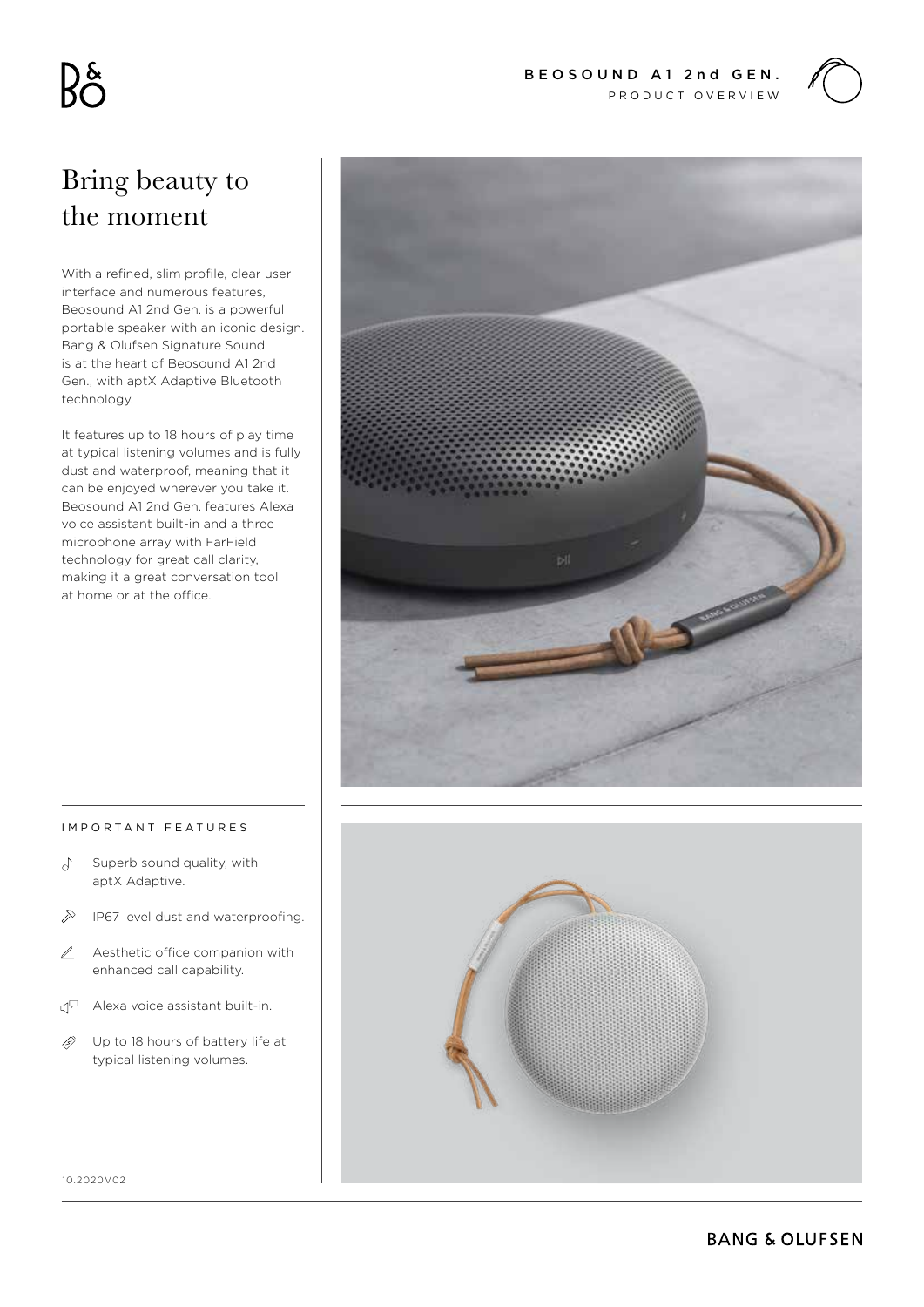## BASIC



Dimensions (mm) 133 W x 46 H x 133 D

Weight 558 g

Materials Anodised Aluminium Leather Plastic

TECHNICAL Speaker Configuration 1 x 3.5" Woofer 1 x 3/5" Tweeter

> Amplifier 2 x 30W Class D for woofer and tweeter

Sound Direction 360 degrees

Frequency Range 55-20.000Hz (-10dB)

Max Loudness @ 1M (SPL) 92dB

Bass Capability @ 1M (SPL) 62dB

Wireless Codec AAC, aptX Adaptive

Stereo Pairing Yes, between 2 Beosound A1 2nd Generations only

Multipoint Yes, up to 2 devices

Customisable Sound EQ Yes, five presets available in the Bang & Olufsen app and fully customisable

Placement Wall or table/shelf

Recommended Room Size 5-30m2

Ideal For Small social gatherings, mid-sized rooms around the home and in the office

LED Indicators Product / Speakerphone / Voice Assistant LED Battery LED

IP Certification IP67

Battery Playtime 18 hours (typical listening volume)

Battery Size 3,000mAh

Power Consumption Typical: 5W Standby: 0.12W

Power Supply 5V DC / 3A via USB-C connector

Charging Time 2.75 hours at 5V – 3A charging

Fuel Gauge Yes

10.2020V02

## **BANG & OLUFSEN**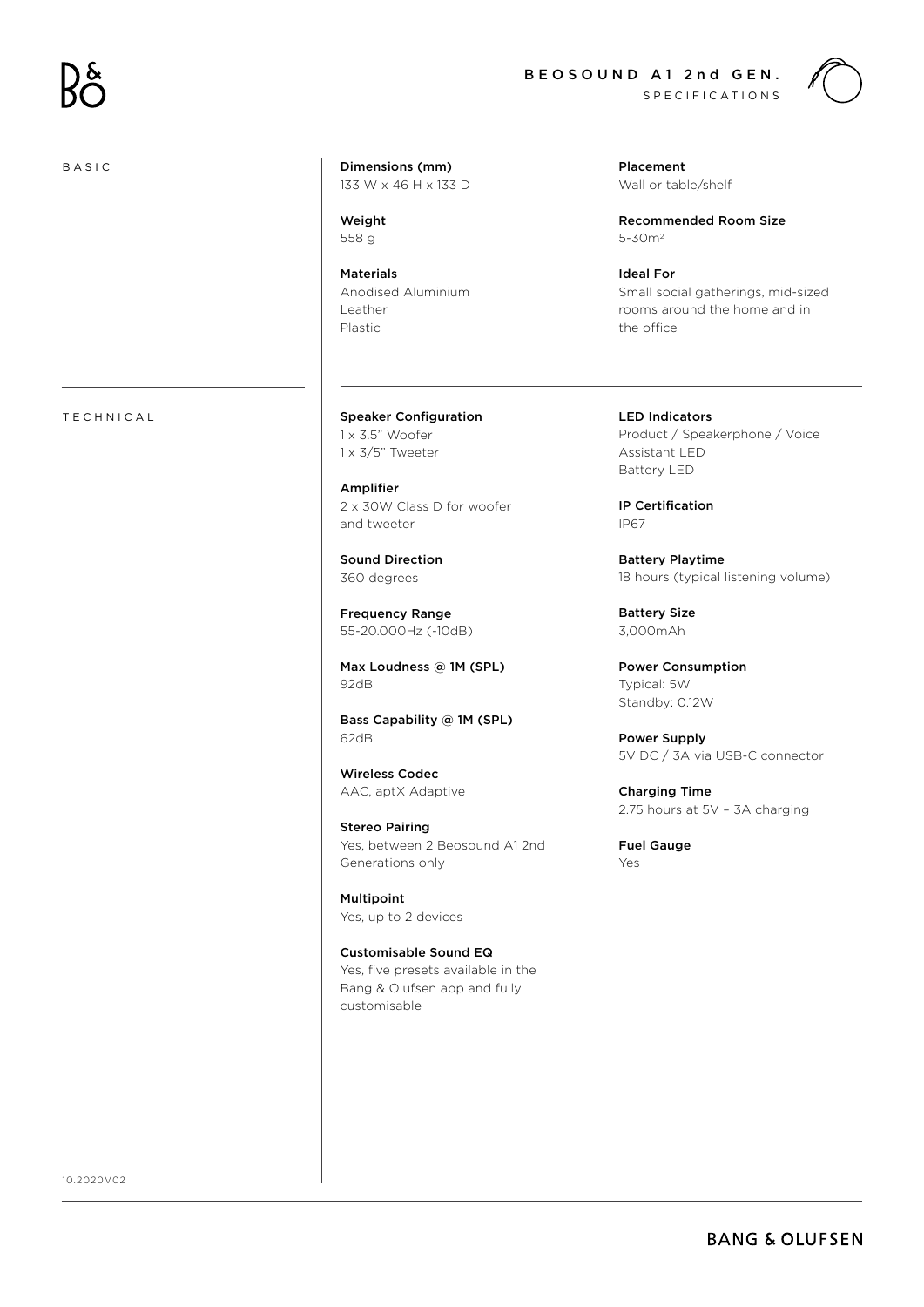

### CONNECTIVITY

## Bluetooth Version 5.1

USB Inputs / Outputs USB-C for charging, speakerphone and streaming

Speakerphone Yes, 3 microphone array Voice Assistant Alexa built in

Fast Pairing Apple Fast Pair Google Fast Pair Microsoft Swift Pair

YOU MIGHT WANNA KNOW

Designer Cecilie Manz

Accessories USB-C to USB-A cable, 1.25m In The Box Beosound A1 2nd Generation Quick Start Guide USB-C to USB-A cable, 1.25m

10.2020V02